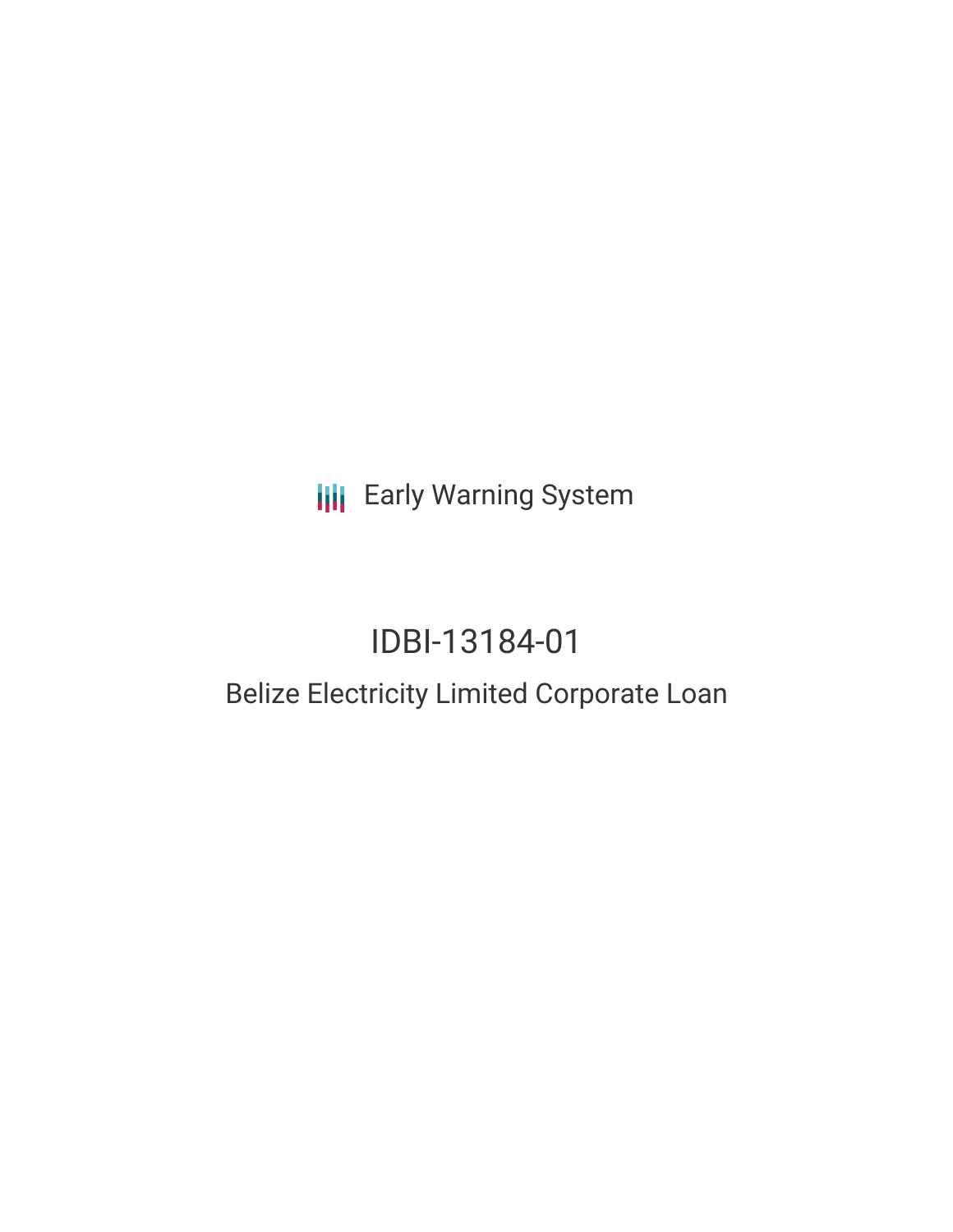

#### **Quick Facts**

| <b>Countries</b>               | <b>Belize</b>                     |
|--------------------------------|-----------------------------------|
| <b>Financial Institutions</b>  | IDB Invest (IDBI)                 |
| <b>Status</b>                  | Approved                          |
| <b>Bank Risk Rating</b>        | B                                 |
| <b>Voting Date</b>             | 2021-12-17                        |
| <b>Borrower</b>                | <b>Belize Electricity Limited</b> |
| <b>Sectors</b>                 | Energy                            |
| <b>Investment Type(s)</b>      | Guarantee, Loan                   |
| <b>Investment Amount (USD)</b> | \$30.00 million                   |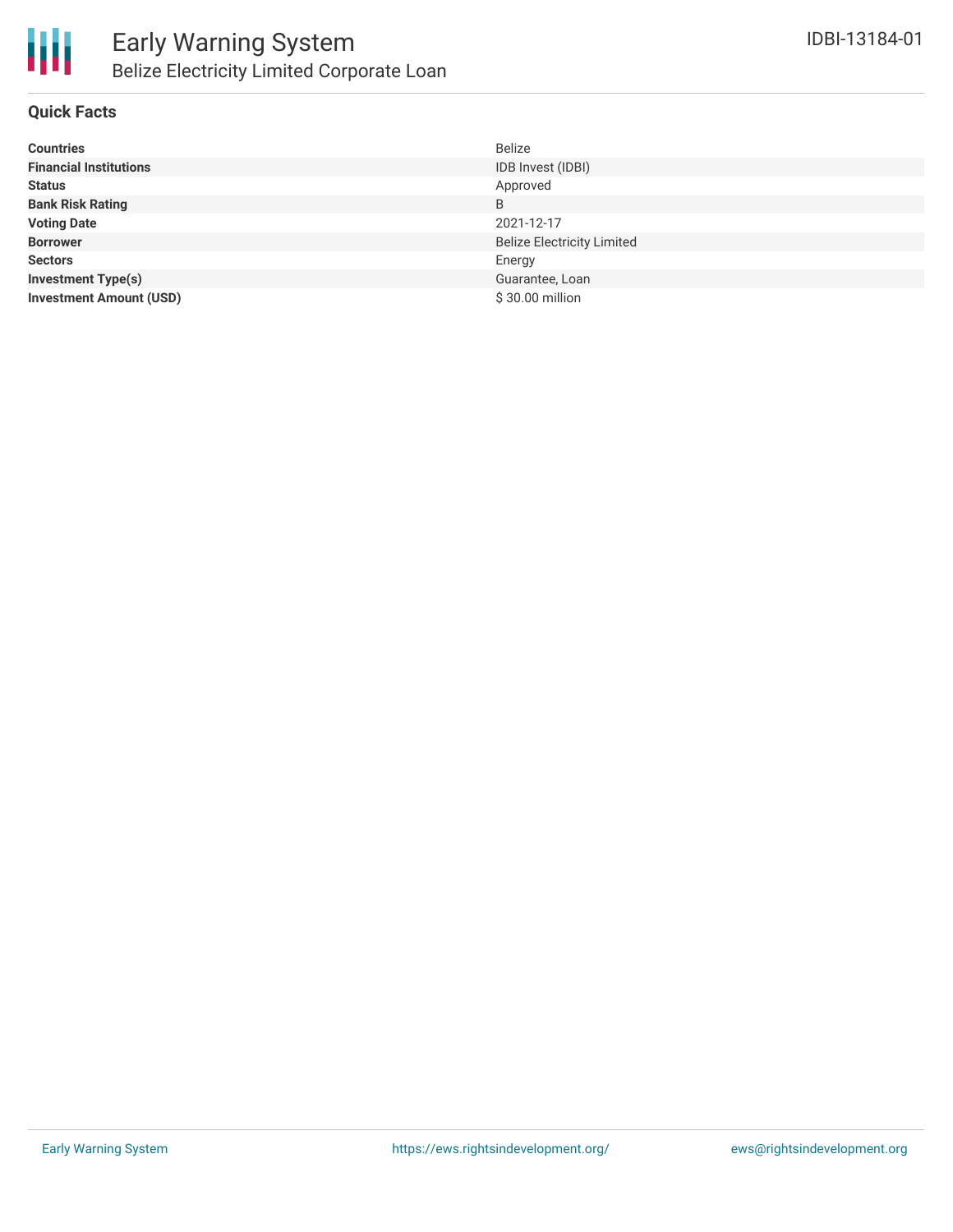

#### **Project Description**

The project description was not available at the momento fo this snapshot.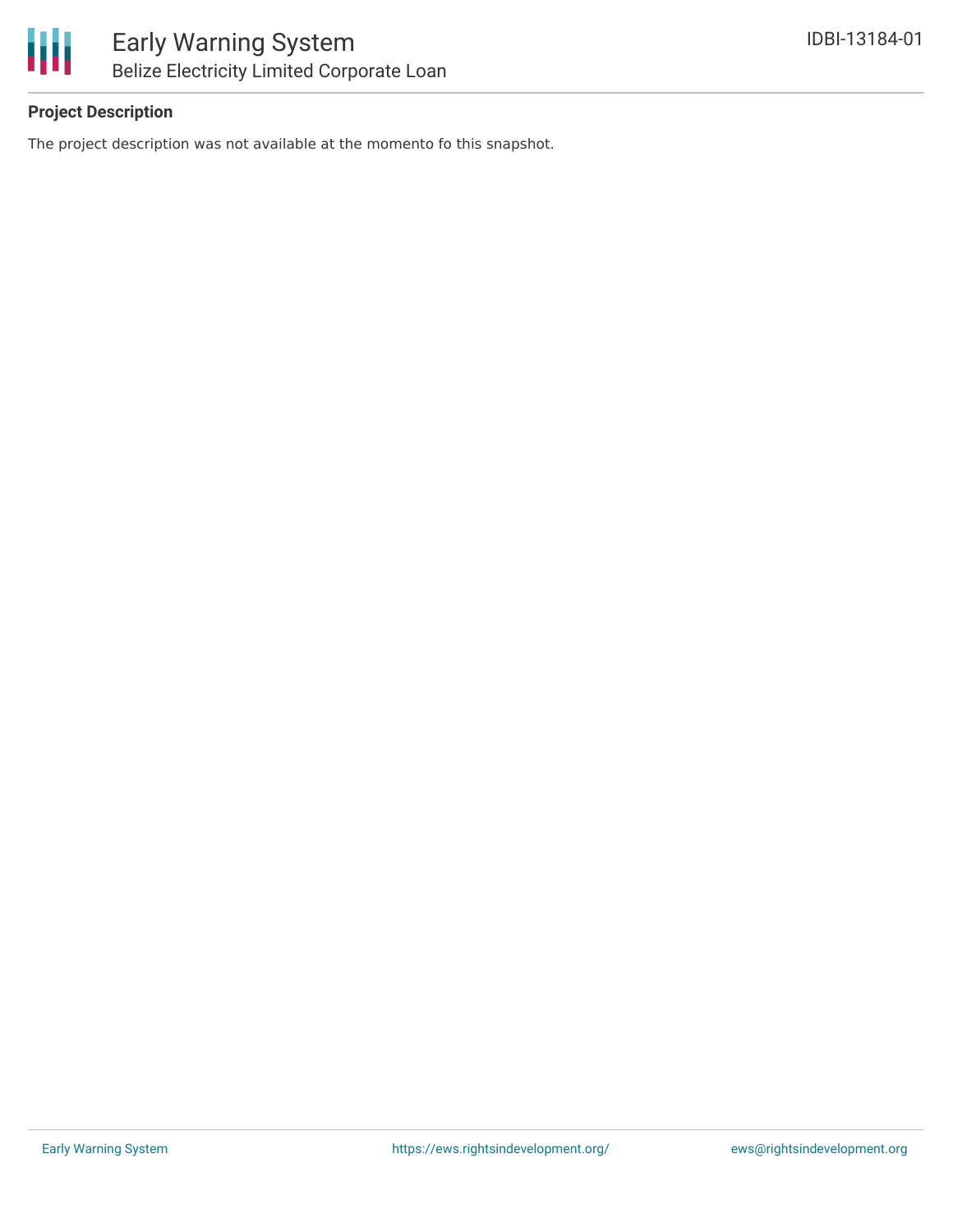

#### **Investment Description**

• IDB Invest (IDBI)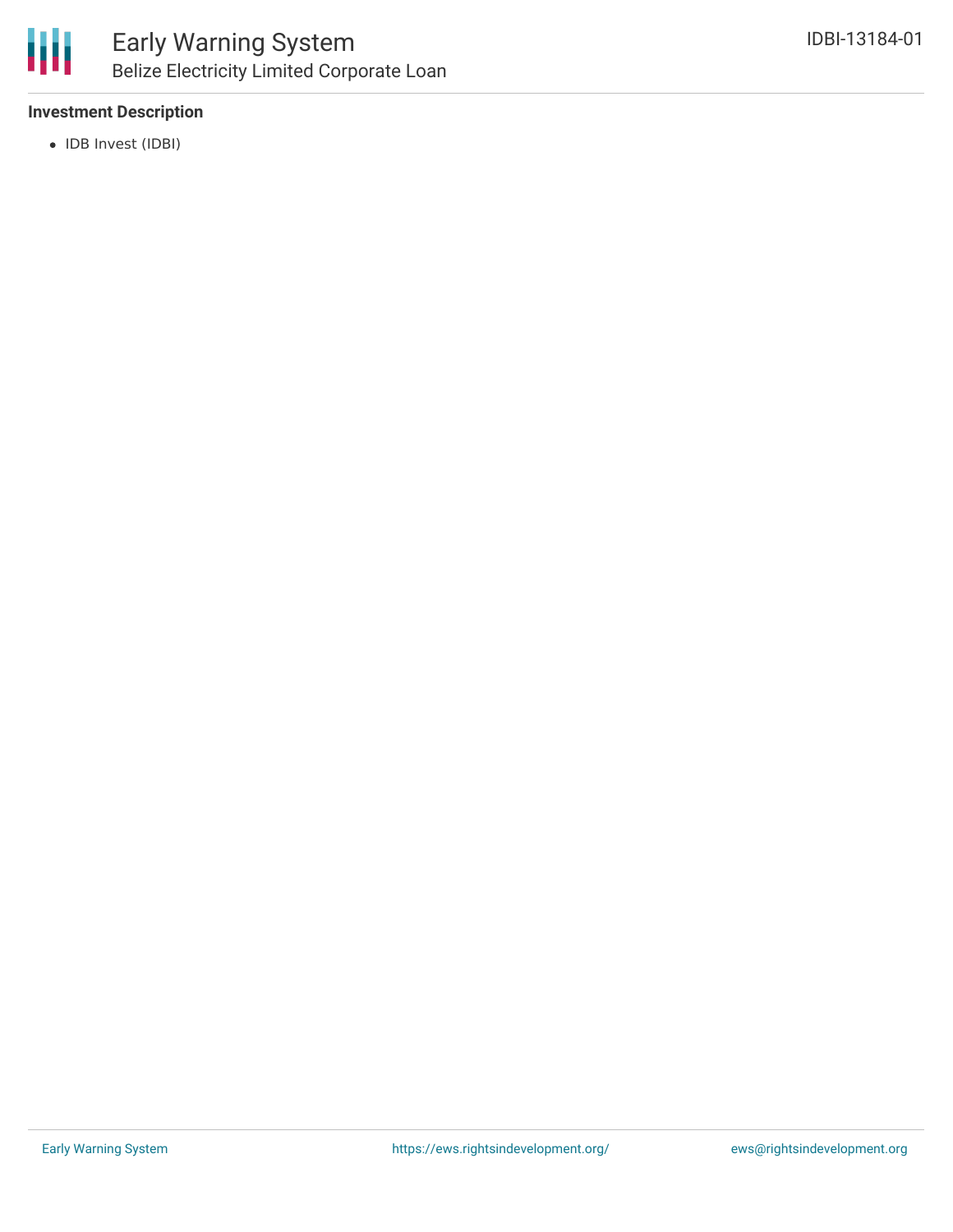

IDBI-13184-01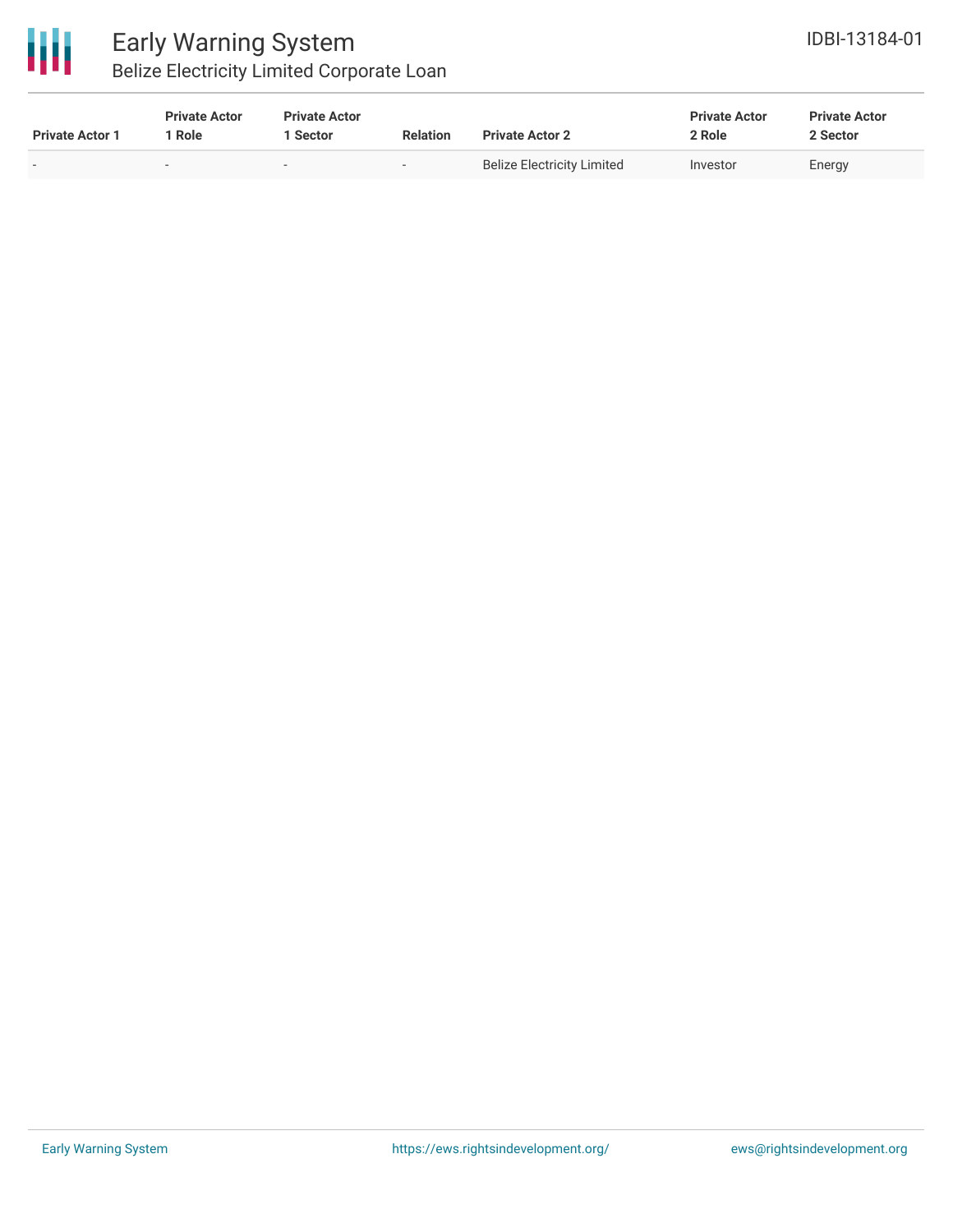#### **Contact Information**

EMAIL: requestinformation@idbinvest.org

PHONE: +1(202)-566-4566

ADDRESS: 1350 New York Ave NW, Washington, DC 20005

#### ACCESS TO INFORMATION

You can submit a request for information disclosure at: https://www.iadb.org/en/access-information/information-request

#### ACCOUNTABILITY MECHANISM OF IDB / IDB INVEST

The Independent Consultation and Investigation Mechanism (MICI) is the independent complaint mechanism and fact-finding body for people who have been or are likely to be adversely affected by an Inter-American Development Bank (IDB) or Inter-American Investment Corporation (IDB Invest)-funded project. If you submit a complaint to MICI, they may assist you in addressing the problems you raised through a dispute-resolution process with those implementing the project and/or through an investigation to assess whether the IDB or IDB Invest is following its own policies for preventing or mitigating harm to people or the environment. You can submit a complaint by sending an email to MICI@iadb.org. You can learn more about the MICI and how to file a complaint at http://www.iadb.org/en/mici/mici,1752.html (in English) or http://www.iadb.org/es/mici/mici,1752.html (Spanish).